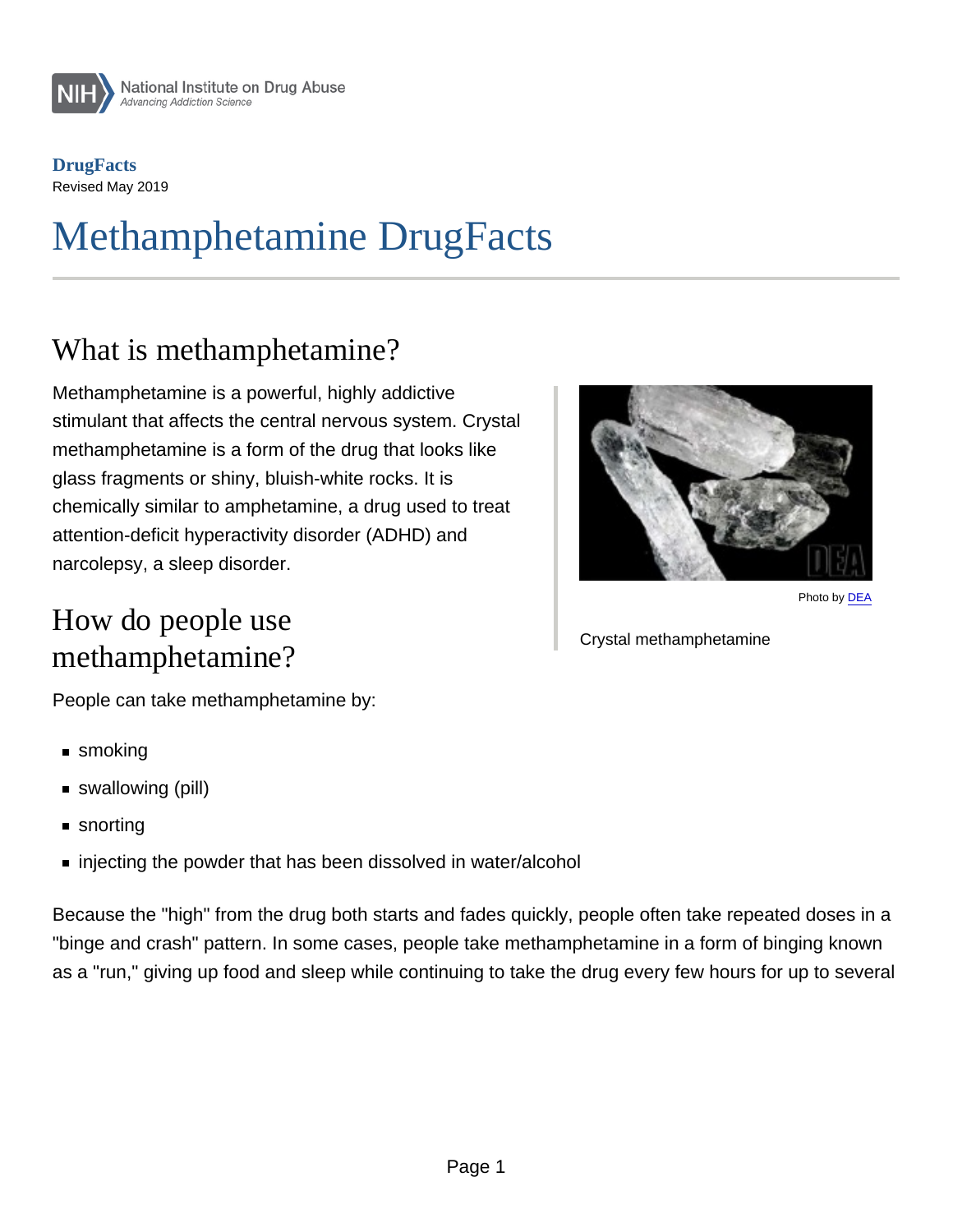days.

# How does methamphetamine affect the brain?

Methamphetamine increases the amount of the natural chemical dopamine in the brain. Dopamine is involved in body movement, motivation, and reinforcement of rewarding behaviors. The drug's ability to rapidly release high levels of dopamine in reward areas of the brain strongly reinforces drug-taking behavior, making the user want to repeat the experience.

#### Short-Term Effects

Taking even small amounts of methamphetamine can result in many of the same health effects as those of other stimulants, such as cocaine or amphetamines. These include:

- increased wakefulness and physical activity
- decreased appetite
- faster breathing
- rapid and/or irregular heartbeat
- increased blood pressure and body temperature

#### How Do Manufacturers Make Methamphetamine?

Currently, most methamphetamine in the United States is produced by transactional criminal organizations (TCOs) in Mexico. This methamphetamine is highly pure, potent, and low in price. The drug can be easily made in small clandestine laboratories, with relatively inexpensive overthe-counter ingredients such as pseudoephedrine, a common ingredient in cold medications. To curb this kind of production, the law requires pharmacies and other retail stores to keep a purchase record of products containing pseudoephedrine, and take steps to limit sales.

Methamphetamine production also involves a number of other very dangerous chemicals. Toxic effects from these chemicals can remain in the environment long after the lab has been shut down, causing a wide range of health problems for people living in the area. These chemicals can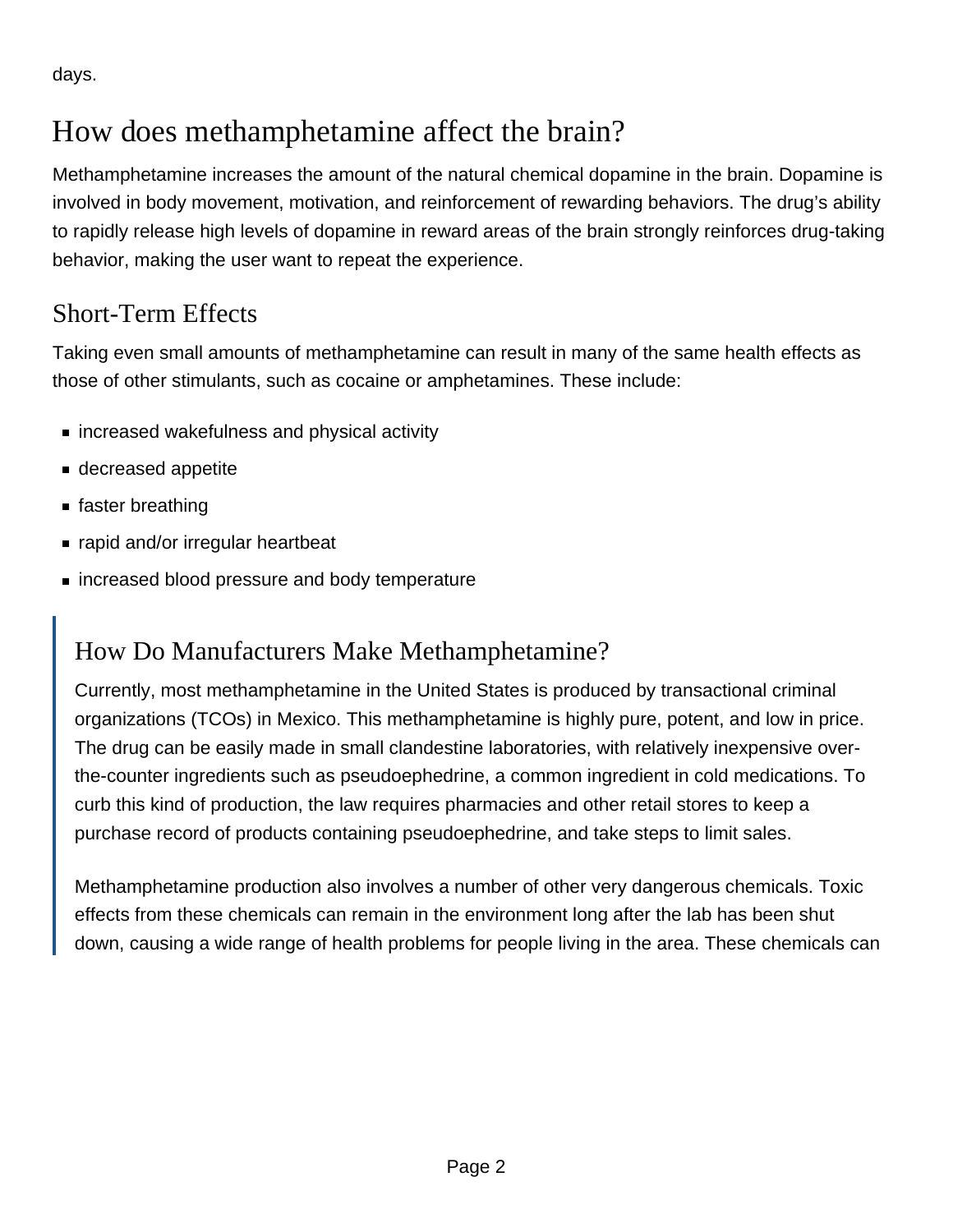# What are other health effects of methamphetamine? Long-Term Effects

People who inject methamphetamine are at increased risk of contracting infectious diseases such as HIV and hepatitis B and C. These diseases are transmitted through contact with blood or other bodily fluids that can remain on drug equipment. Methamphetamine use can also alter judgment and decision-making leading to risky behaviors, such as unprotected sex, which also increases risk for infection.

Methamphetamine use may worsen the progression of HIV/AIDS and its consequences. Studies indicate that HIV causes more injury to nerve cells and more cognitive problems in people who use methamphetamine than it does in people who have HIV and don't use the drug. Cognitive problems are those involved with thinking, understanding, learning, and remembering.

Long-term methamphetamine use has many other negative consequences, including:

- **Extreme weight loss**
- addiction
- severe dental problems
- **Exercise intense itching, leading to skin sores from scratching**
- anxiety
- changes in brain structure and function
- confusion
- memory loss
- **sleeping problems**
- violent behavior
- paranoia—extreme and unreasonable distrust of others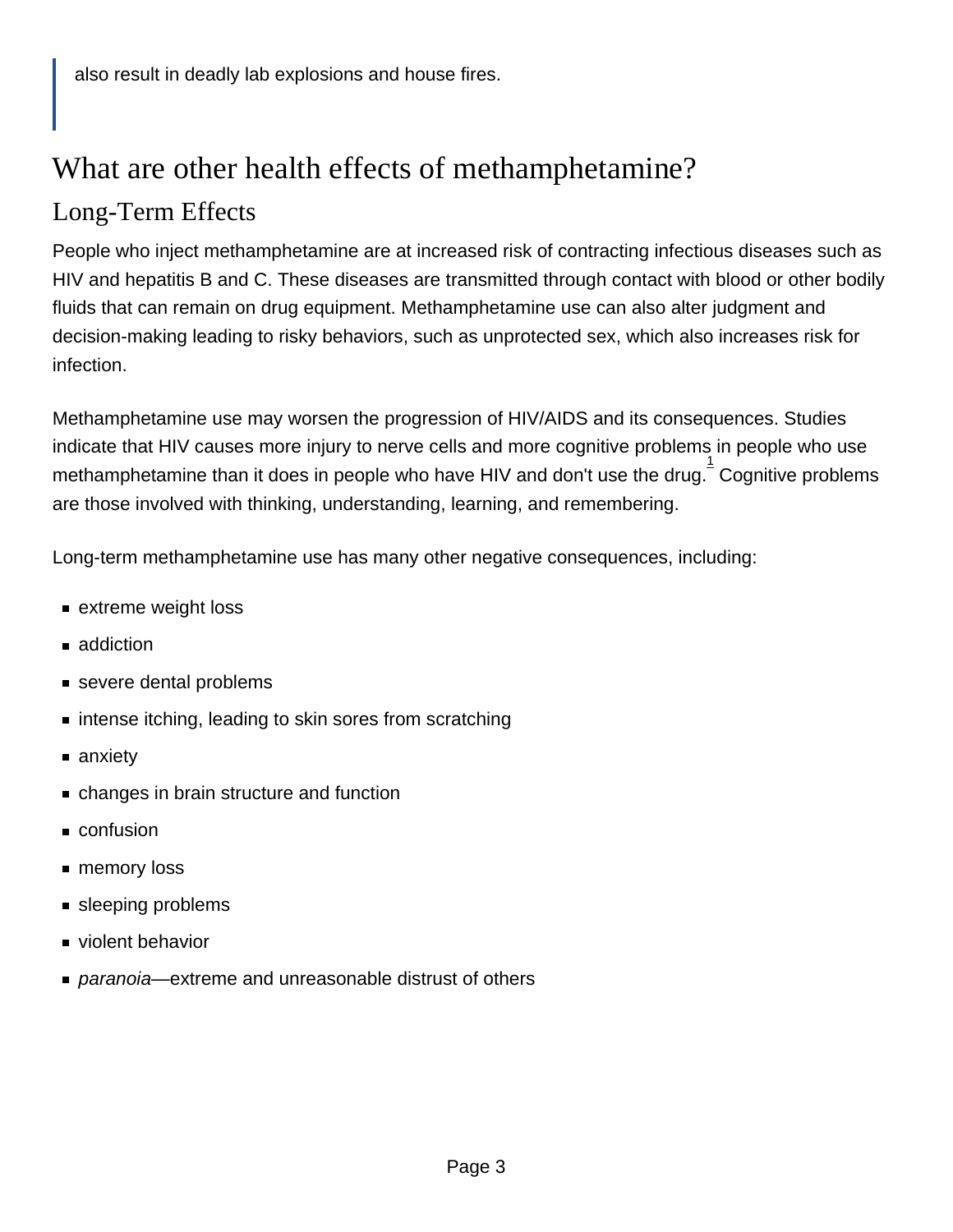hallucinations—sensations and images that seem real though they aren't

In addition, continued methamphetamine use causes changes in the brain's dopamine system that are associated with reduced coordination and impaired verbal learning. In studies of people who used methamphetamine over the long term, severe changes also affected areas of the brain involved with emotion and memory. 2 This may explain many of the emotional and cognitive problems seen in those who use methamphetamine.

Although some of these brain changes may reverse after being off the drug for a year or more, other changes may not recover even after a long period of time.  $\frac{3}{2}$  A recent study even suggests that people who once used methamphetamine have an increased the risk of developing Parkinson's disease, a disorder of the nerves that affects movement.<sup>4</sup>

# Are there health effects from exposure to secondhand methamphetamine smoke?

Researchers don't yet know whether people breathing in secondhand methamphetamine smoke can get high or have other health effects. What they do know is that people can test positive for  $\frac{5.6}{5}$  methamphetamine after exposure to secondhand smoke. More research is needed in this area.

### Can a person overdose on methamphetamine?

Yes, a person can overdose on methamphetamine. An overdose occurs when the person uses too much of a drug and has a toxic reaction that results in serious, harmful symptoms or death.

In 2017, about 15 percent of all drug overdose deaths involved the methamphetamine category, and 50 percent of those deaths also involved an opioid, with half of those cases related to the synthetic opioid fentanyl. (CDC Wonder Multiple Causes of Death—see #42 on Meth RR.) It is important to note that cheap, dangerous synthetic opioids are sometimes added to street methamphetamine without the user knowing

### How can a methamphetamine overdose be treated?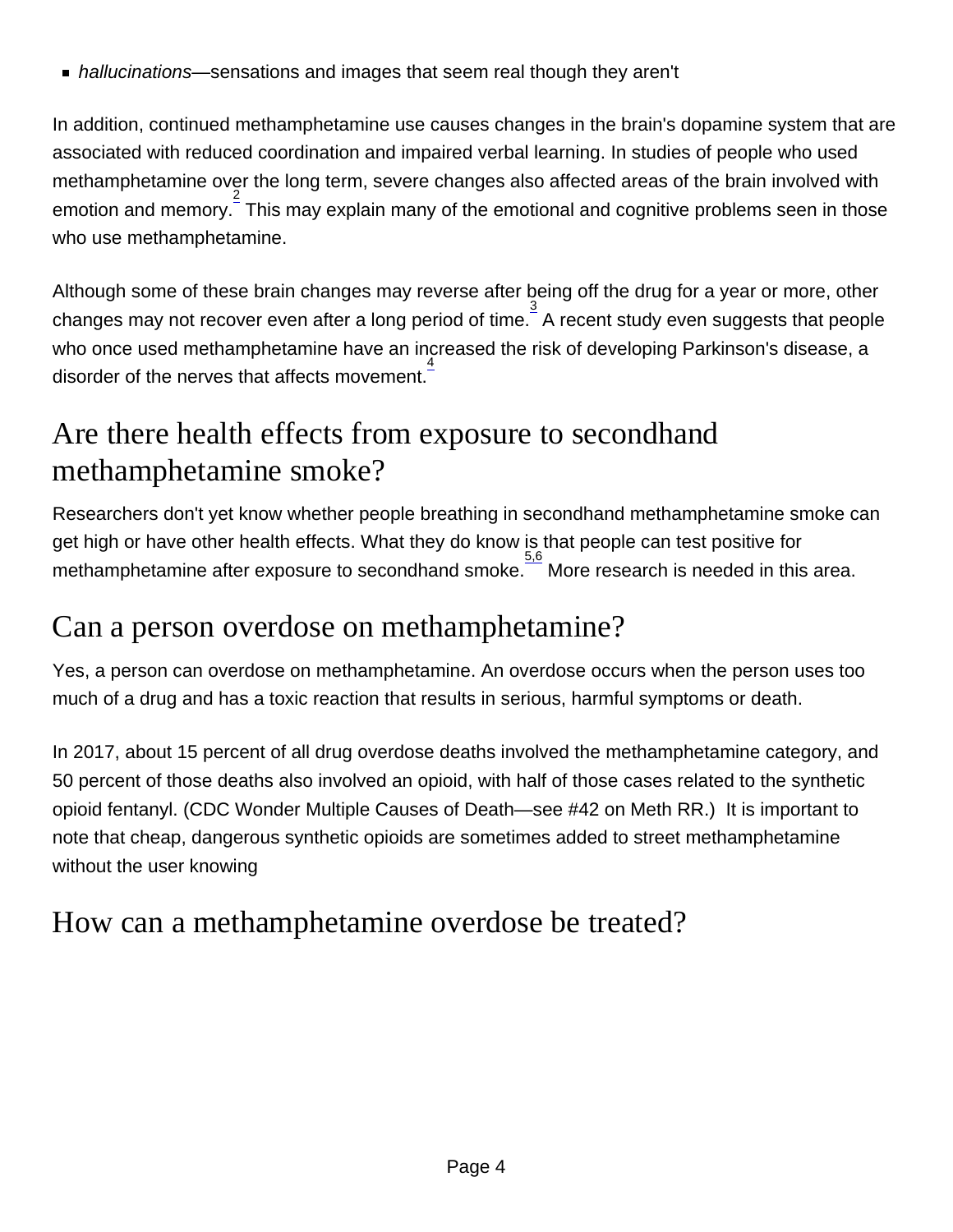Because methamphetamine overdose often leads to a stroke, heart attack, or organ problems, first responders and emergency room doctors try to treat the overdose by treating these conditions, with the intent of:

- **F** restoring blood flow to the affected part of the brain (stroke)
- **Exercise 1** restoring blood flow to the heart (heart attack)
- treating the organ problems

# Is methamphetamine addictive?

Yes, methamphetamine is highly addictive. When people stop taking it, withdrawal symptoms can include:

- anxiety
- fatique
- severe depression
- **psychosis**
- intense drug cravings

### How is methamphetamine addiction treated?

While research is underway, there are currently no government-approved medications to treat methamphetamine addiction. The good news is that methamphetamine misuse can be prevented and addiction to the drug can be treated with behavioral therapies. The most effective treatments for methamphetamine addiction so far are behavioral therapies, such as:

- cognitive-behavioral therapy, which helps patients recognize, avoid, and cope with the situations likely to trigger drug use.
- motivational incentives, which uses vouchers or small cash rewards to encourage patients to remain drug-free

Research also continues toward development of medicines and other new treatments for methamphetamine use, including vaccines, and noninvasive stimulation of the brain using magnetic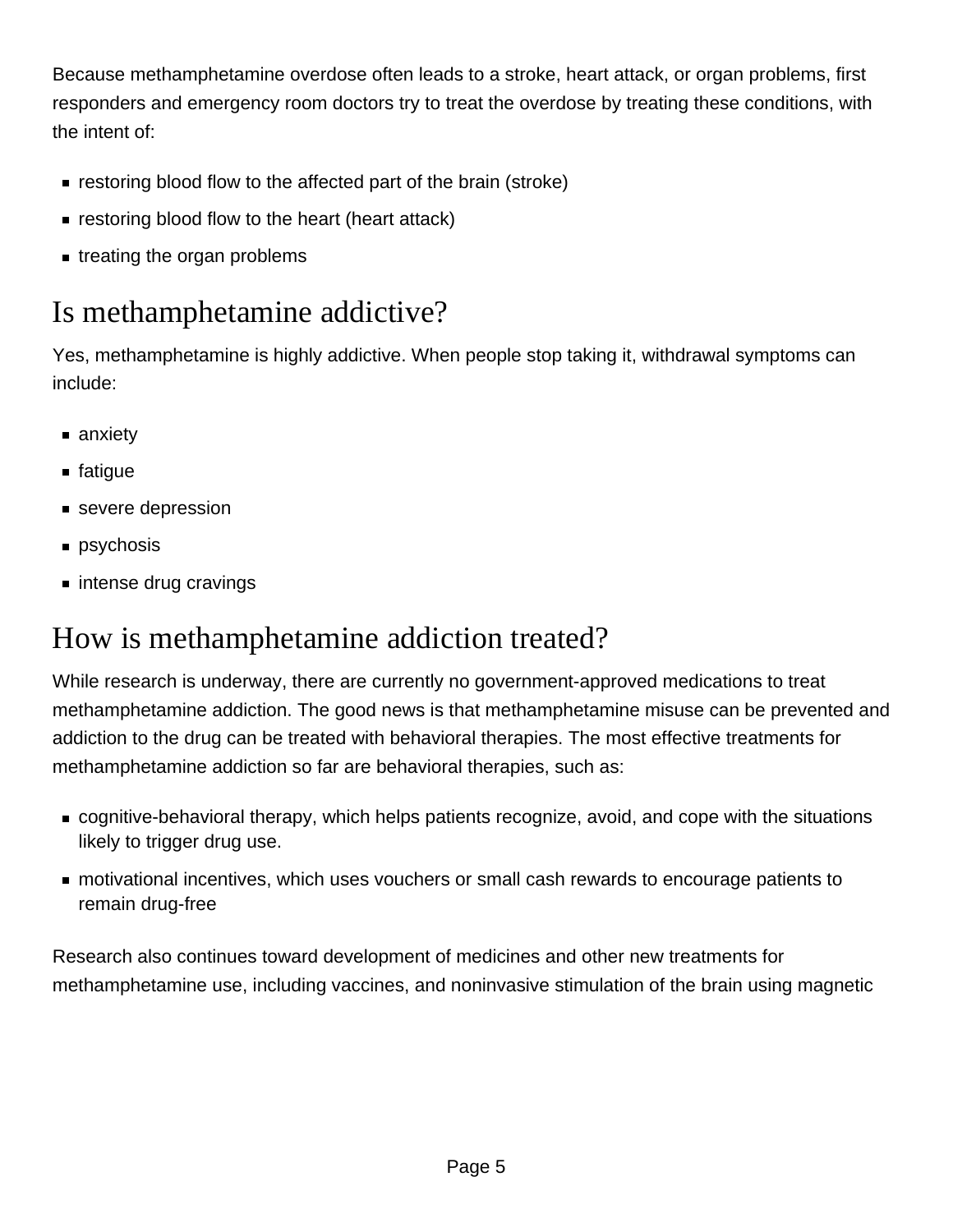fields. People can and do recover from methamphetamine addiction if they have ready access to effective treatments that address the multitude of medical and personal problems resulting from longterm use.

#### Points to Remember

- Methamphetamine is usually a white, bitter-tasting powder or a pill. Crystal methamphetamine looks like glass fragments or shiny, bluish-white rocks.
- Methamphetamine is a stimulant drug that is chemically similar to amphetamine (a drug used to treat ADHD and narcolepsy).
- **People can take methamphetamine by smoking, swallowing, snorting, or injecting the drug.**
- Methamphetamine increases the amount of dopamine in the brain, which is involved in movement, motivation, and reinforcement of rewarding behaviors.
- Short-term health effects include increased wakefulness and physical activity, decreased appetite, and increased blood pressure and body temperature.
- Long-term health effects include risk of addiction; risk of contracting HIV and hepatitis; severe dental problems; intense itching, leading to skin sores from scratching; violent behavior; and paranoia.
- Methamphetamine can be highly addictive. When people stop taking it, withdrawal symptoms can include anxiety, fatigue, severe depression, psychosis, and intense drug cravings.
- Researchers don't yet know if people breathing in secondhand methamphetamine smoke can get high or suffer other health effects.
- A person can overdose on methamphetamine. Because methamphetamine overdose often leads to a stroke, heart attack, or organ problems, first responders and emergency room doctors try to treat the overdose by treating these conditions.
- The most effective treatments for methamphetamine addiction so far are behavioral therapies. There are currently no government-approved medications to treat methamphetamine addiction.

#### Learn More